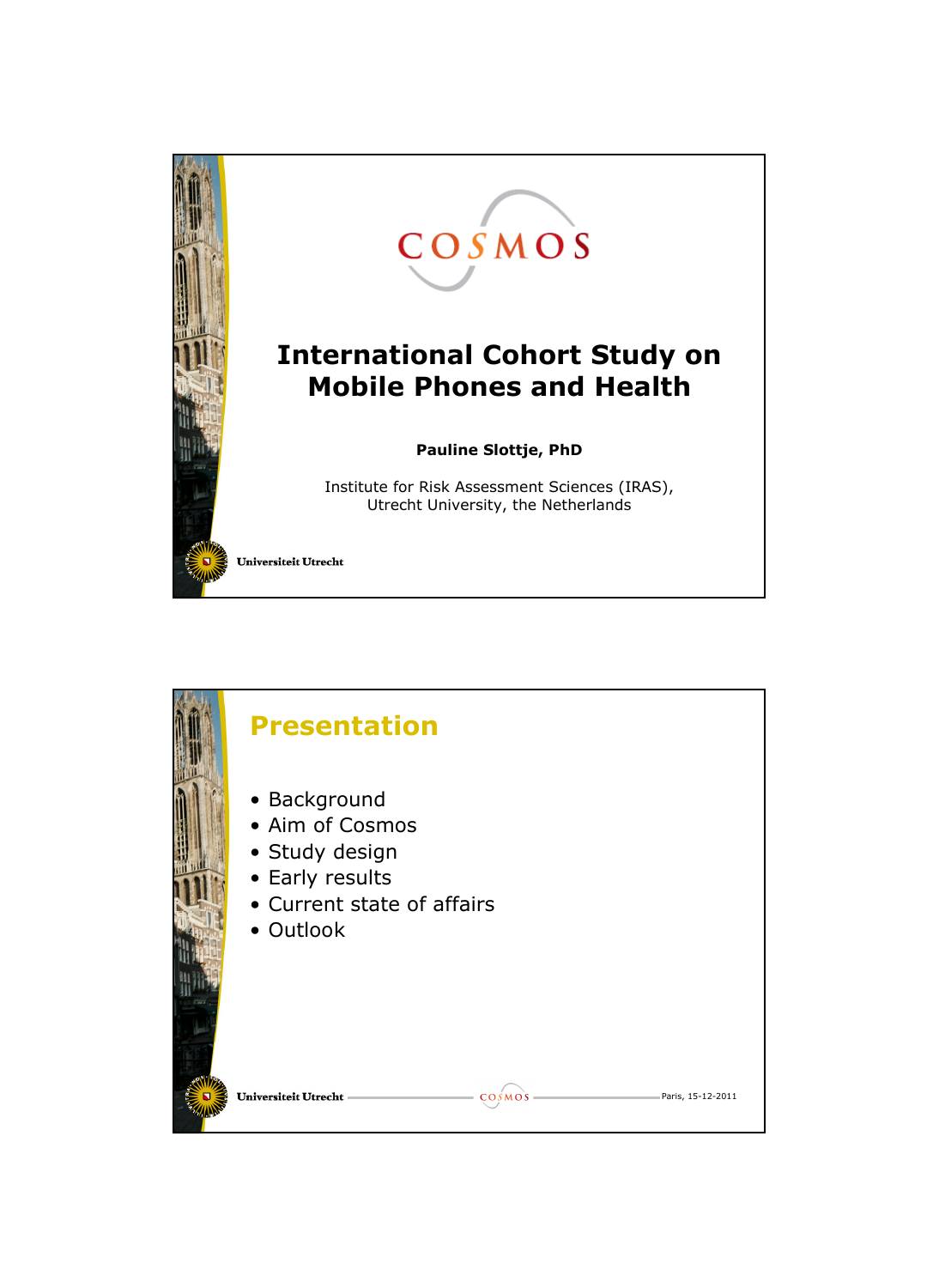

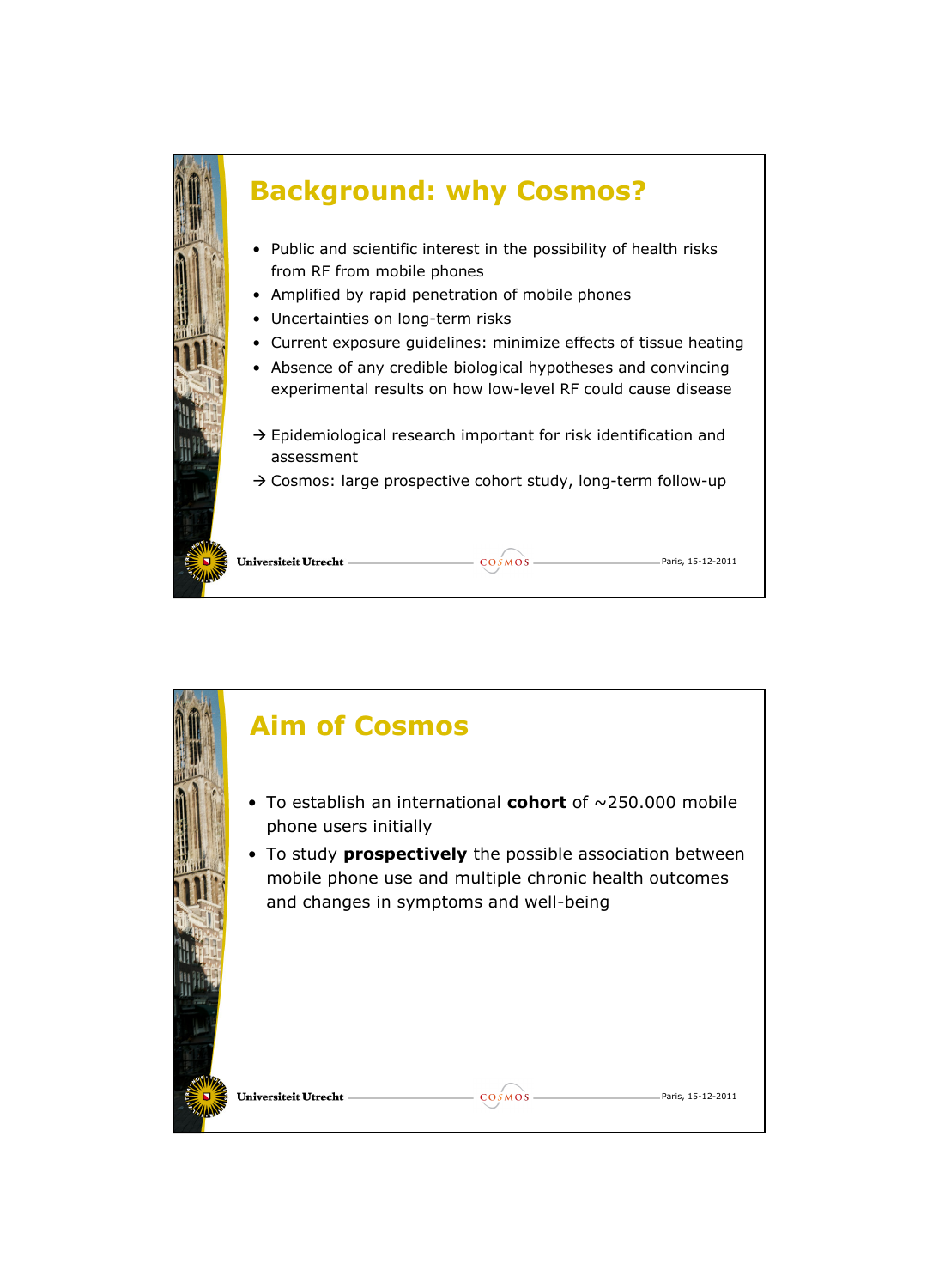

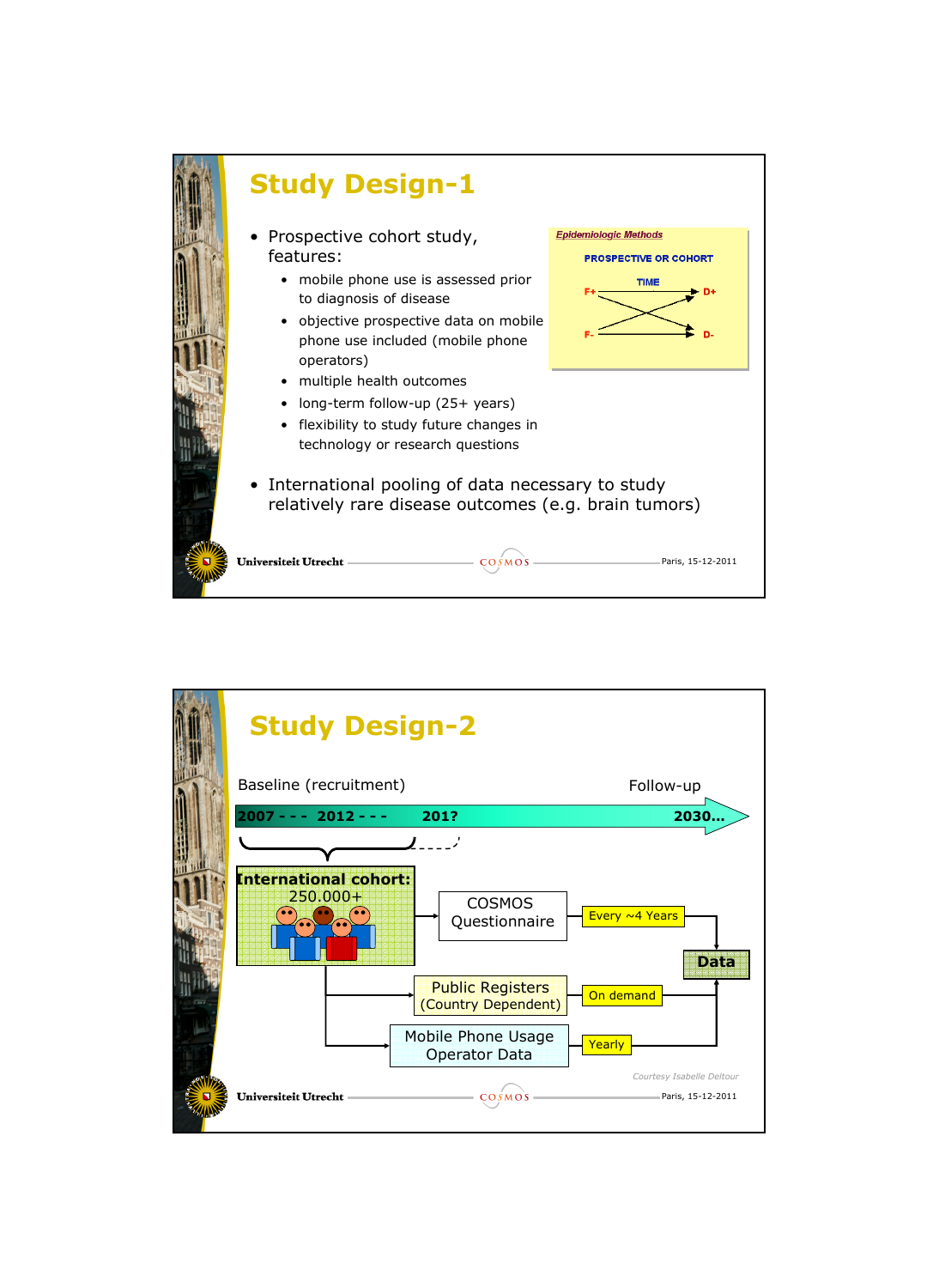

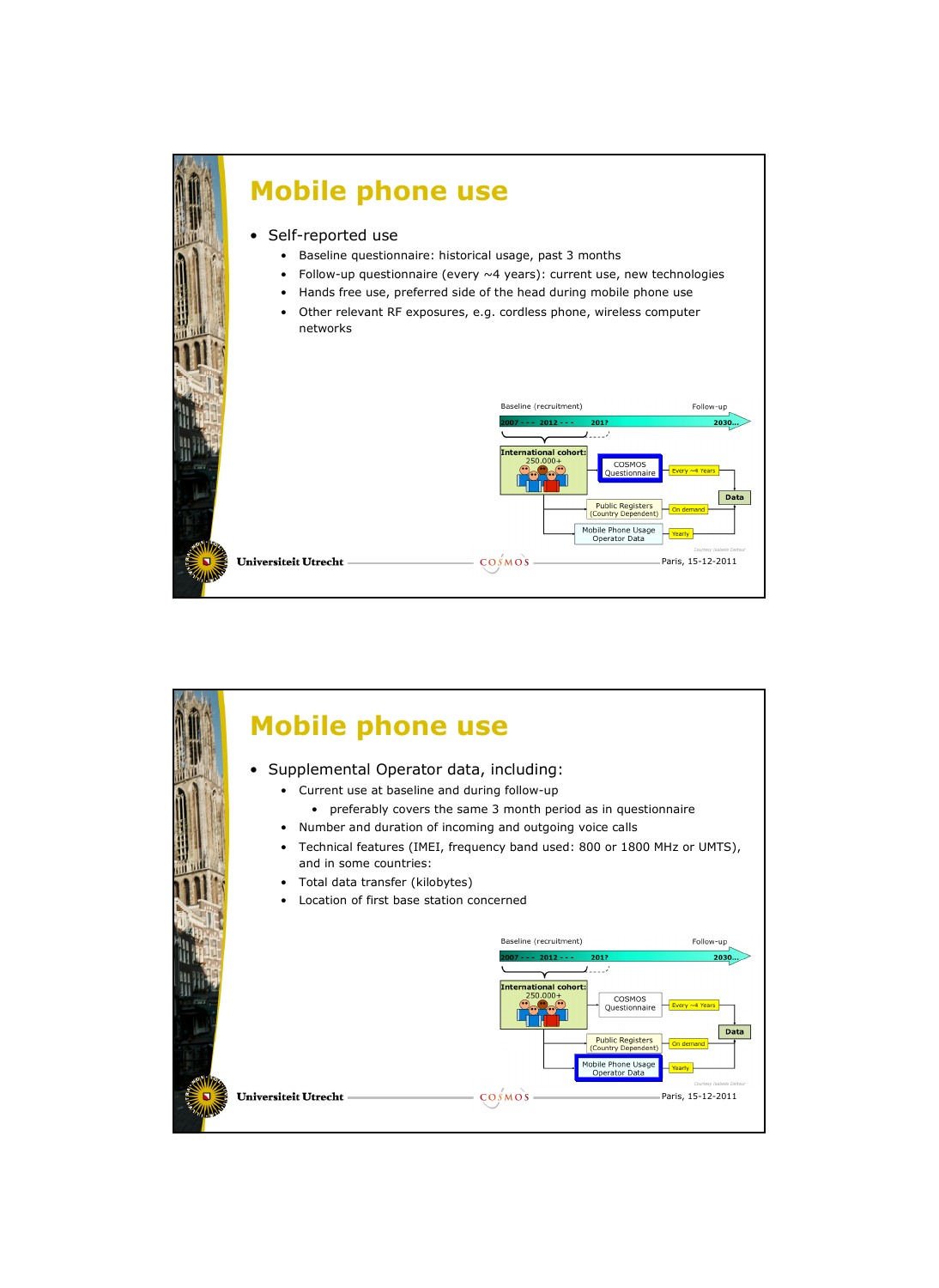

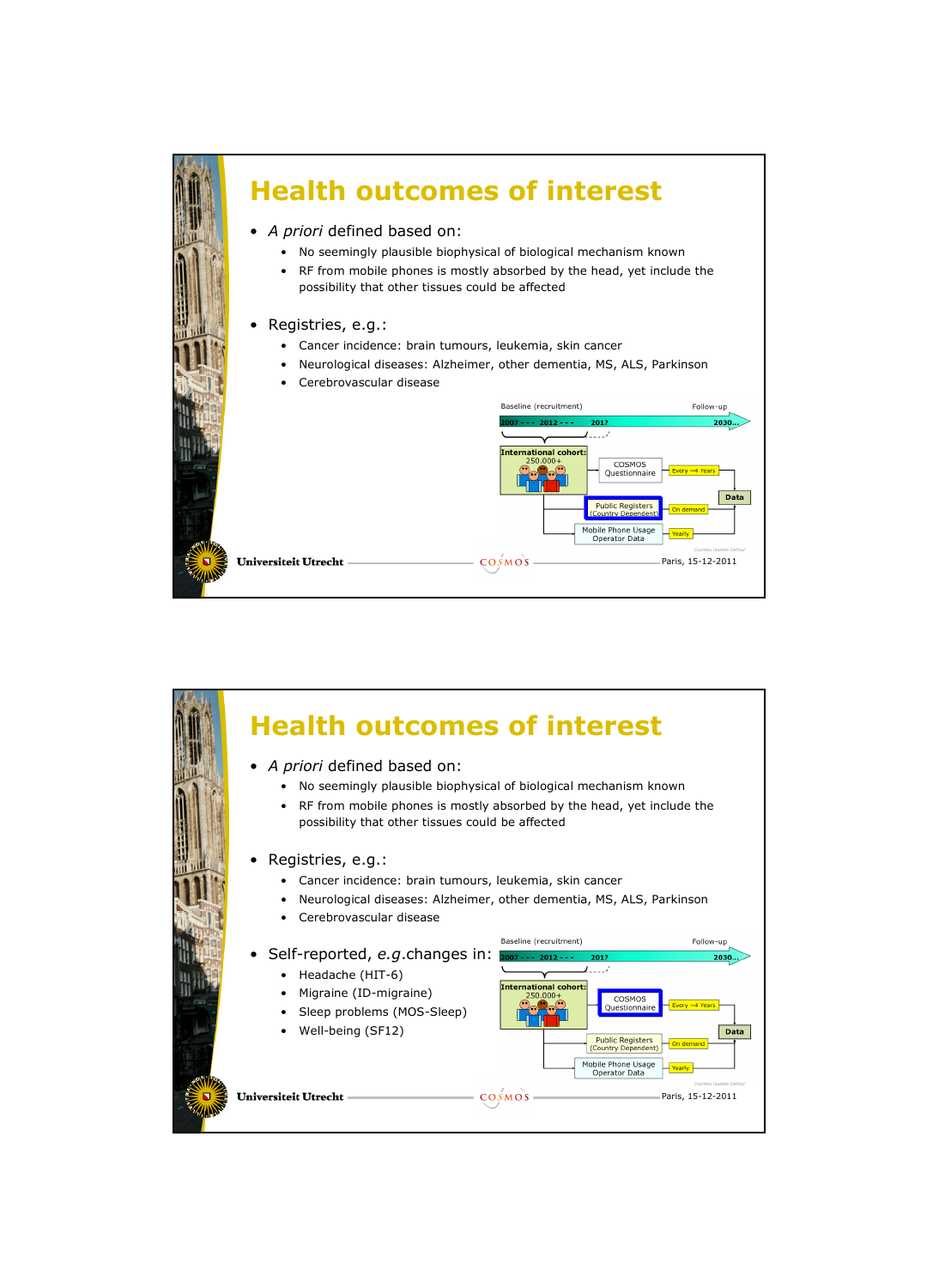

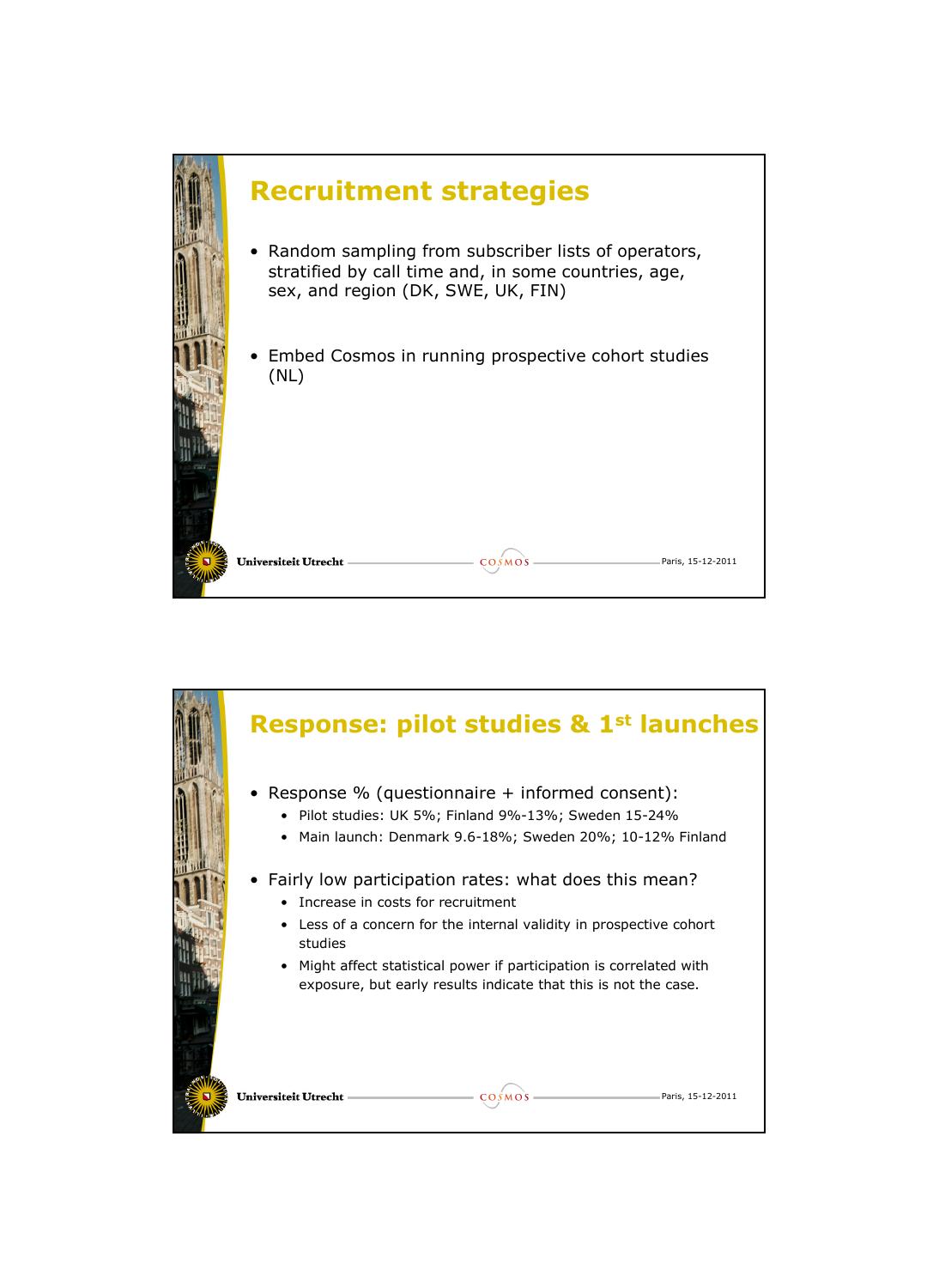# Early results: use of wireless devices (baseline questionnaire, restricted to 1<sup>st</sup> launches)

|                                        | Denmark<br>$(N = 18, 196)$ | Sweden<br>$(N = 33,507)$ | UK<br>$(N=231)$   |
|----------------------------------------|----------------------------|--------------------------|-------------------|
| Weekly use of mobile phone             | 89%                        | 89%                      | 96%               |
| Use of hands-free sets <sup>a</sup>    | 6%                         | 6%                       | 29%               |
| Cordless phone<br>-At home<br>-At work | 69%<br>63%<br>23%          | 85%<br>82%<br>33%        | 83%<br>79%<br>13% |
| Wireless LAN                           | 47%                        | 46%                      | 59%               |
| Internet calls <sup>b</sup>            | 14%                        | 8%                       | 30%               |
|                                        |                            |                          |                   |

<sup>a</sup>: Use 50% or more of the time.<br><sup>b</sup>: In Demark use within past 3 months, in Sweden and UK timeframe not specified.

#### Source: Schüz e.a. Cancer Epidemiology 2011:35;37–43

Paris, 15-12-2011 Universiteit Utrecht  $\overline{\cos}$ MOS –

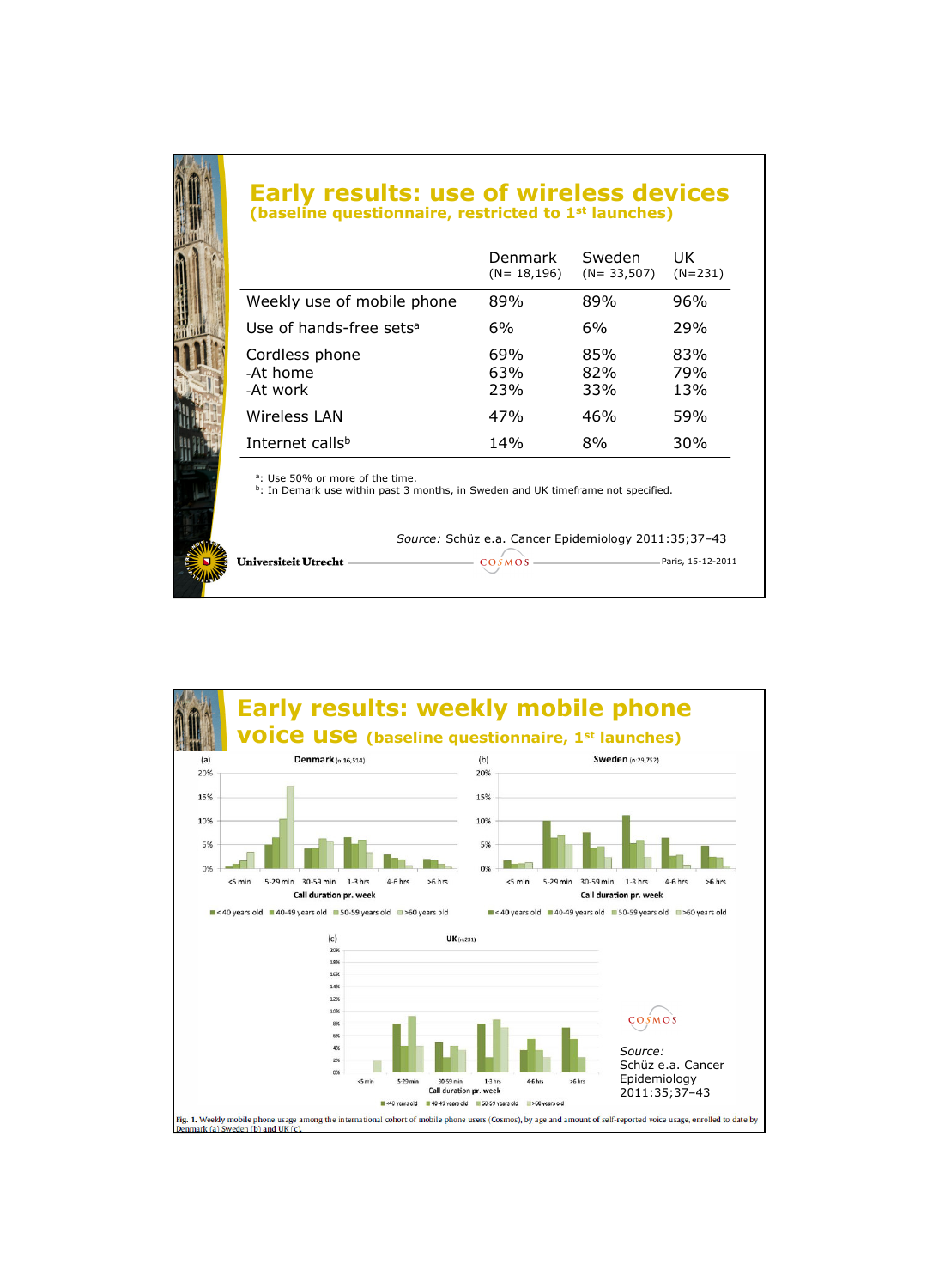